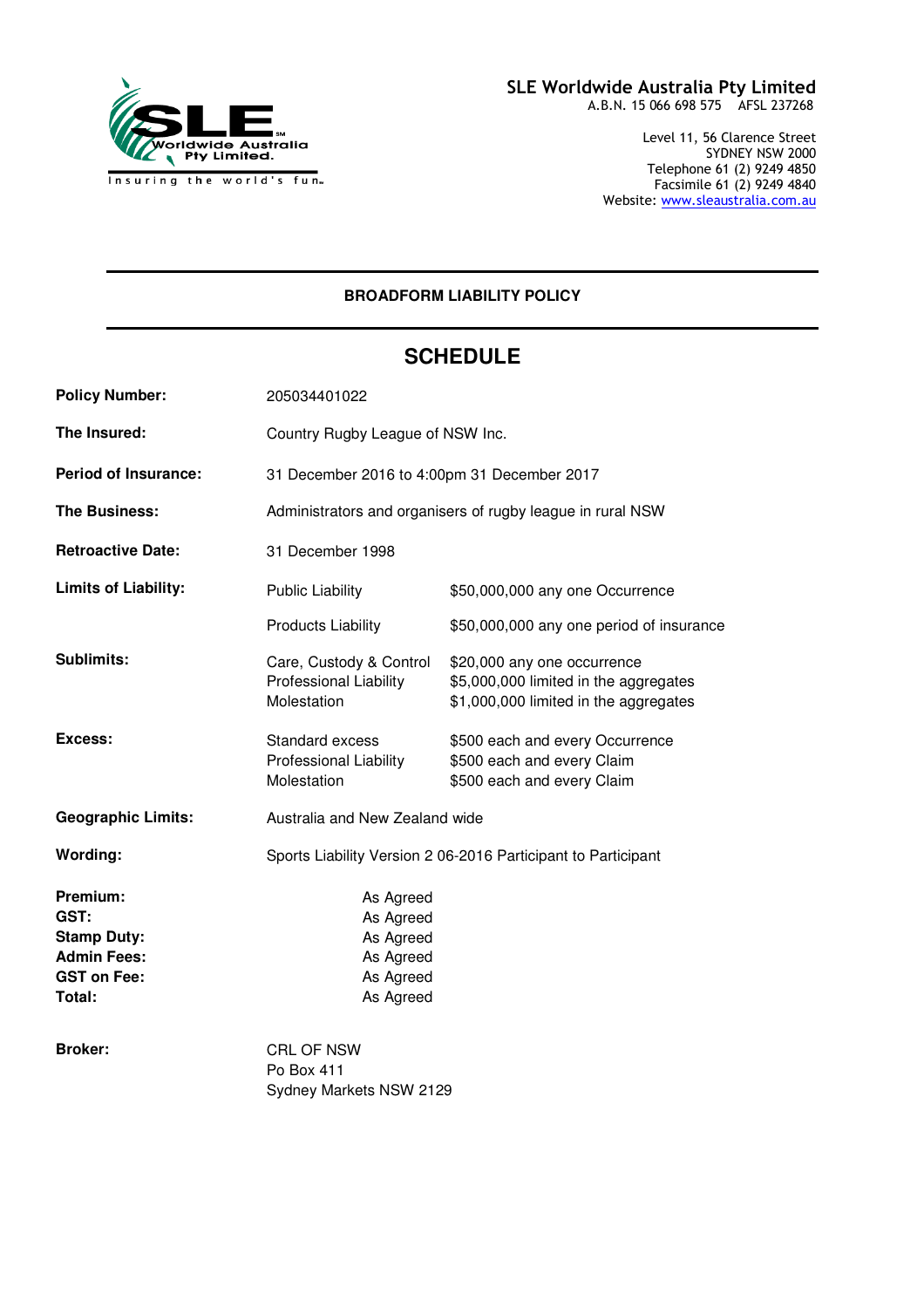**Insurer:** Underwritten for certain underwriters at Lloyd's of London & Chubb Insurance Australia Limited by their agent SLE Worldwide Australia Pty Ltd. under binding authorities B0572NA16SL03 & 001-2016 respectively.

\$20,000,000 x \$5,000,000 is 100% underwritten for Chubb Insurance Australia Limited by their agent SLE Worldwide Australia Pty Limited under binding authority 001-2016. \$25,000,000 x \$25,000,000 is 100% underwritten for Chubb Insurance Australia Limited by their agent SLE Worldwide Australia Pty Limited.

**Certificate:** This is to certify that in accordance with the authorisation granted under Contract No B0572NA16SL03 to the undersigned by certain Underwriters at Lloyd's, whose names and the proportion underwritten by them, which will be supplied on application, can be ascertained by reference to the said Contract which bears the Seal of Lloyd's policy Signing Office, and in accordance with the authorisation granted under Agreement No Underwritten for certain underwriters at Lloyd's of London & ACE Insurance Ltd. by their agent SLE Worldwide Australia Pty Ltd. under binding authorities B0572NA16SL03 & 001-2016 respectively. by ACE Insurance Limited whose underwritten proportion will be supplied on application, (all of whom are hereinafter referred to as "the Insurers)", and in consideration of the premium specified herein, the said Insurers are hereby bound, each for his own part and not for another, their Executors and Administrators and in respect of its due proportion only, to insure in accordance with the terms and conditions contained in the policy to which this Certificate is attached.

**Stamped & Dated:** 14 November 2016



 $\overline{a}$ for and on behalf of SLE Worldwide Australia Pty Limited ABN 15 066 698 575 AFSL 237268 PO Box H308 Australia Square NSW 1215 Phone: +61 2 9249 4850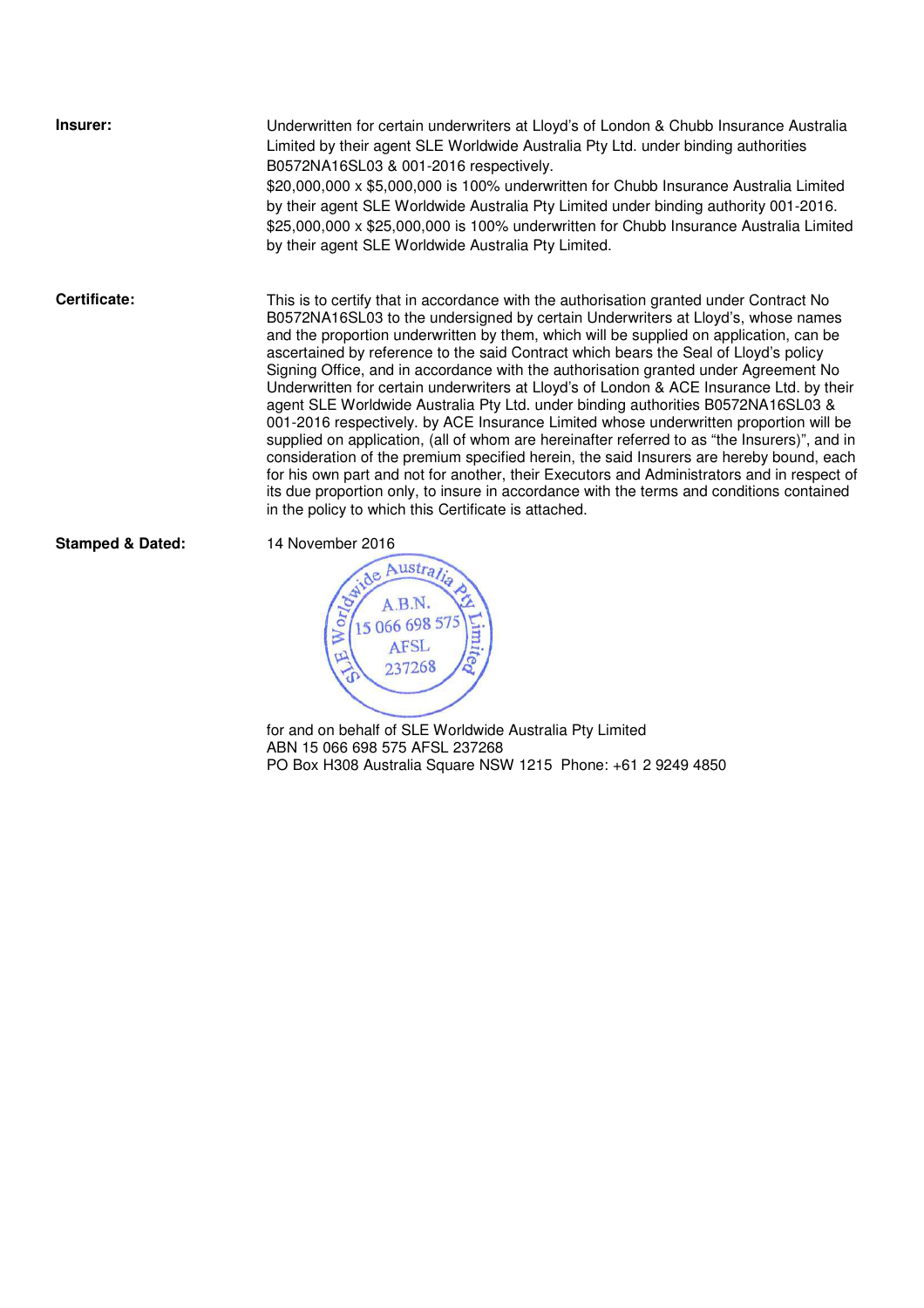# **ENDORSEMENTS ATTACHING TO AND FORMING PART OF POLICY NO: 205034401022**

#### **BREACH OF PROFESSIONAL DUTY EXTENSION (SLE)**  NOTICE TO THE INSURED

The terms and conditions of this Endorsement provide that:

1. A Claim (as defined within this Endorsement) must be made against the Insured during the Period of Insurance for this Policy to apply; and

2. The Insured must immediately notify the Insurer in writing of such Claim(s). Such notification must be given to the Insurer during the Period of Insurance for this Policy to apply. If any circumstances or facts come to the attention of the Insured during the Period of Insurance which are likely to give rise to a Claim(s) being made against them or which the Insured should reasonably expect to give rise to a Claim(s) being made against them, the terms and conditions of this Endorsement provide an option as to whether or not to notify the Insurer. However, failure to notify may affect Policy indemnity, ( i.e.) All or part of any subsequent Claim(s) may not be covered. Assuming the option to notify the Insurer is chosen such notification must be given in writing during the Period of Insurance for this Policy to apply. The time of the happening of the negligent act, error or omission which gives rise to a Claim(s) or a possible Claim(s), is not of relevance provided they occur after the Retroactive Date specified in the Schedule. Upon expiry of the Period of Insurance, no further Claim(s) can be made under this Policy and therefore the maintenance of insurance provided by this Endorsement is essential.

#### COVER APPLICABLE TO THIS ENDORSEMENT

The Insurer, to the extent and in the manner hereinafter provided, hereby agrees to pay to or on behalf of the Insured up to the Limit of Liability as stated in the Schedule as applying to this Endorsement against all sums which the Insured shall become legally liable to pay as Compensation for Personal Injury and/or Property Damage as a result of a Claim or Claims first made against the Insured and reported to the Insurer during the Period of Insurance arising out of an act, error or omission committed or alleged to have been committed by or on behalf of the Insured in breach of the Insured's Professional Duty in connection with the Business.

#### LIMIT OF LIABILITY AND EXCESS APPLICABLE TO THIS ENDORSEMENT

The Insurer hereby agrees to pay all costs in the defence of a Claim for which indemnity is available under this Endorsement provided that the total aggregate liability (including Supplementary Payments) shall not exceed the Limit of Liability specified in the Schedule as applying to this Endorsement notwithstanding the number of Claims made. The Excess shown in the Schedule as applying to this Endorsement shall be the amount first payable by the Insured in respect of any one Claim and shall be borne by and at the Insured's own risk. The Insurer's liability shall only be in excess of this amount.

#### EXCLUSIONS APPLICABLE TO THIS ENDORSEMENT

This Endorsement does not cover liability:

- 1. Which is already excluded under the Policy.
- 2. Which is more specifically insured against in any other section of this Policy.

3. Arising out of acts, errors or omissions which occurred or allegedly occurred prior to the Retroactive Date specified in the Schedule.

4. Arising out of any facts or circumstances of which the Insured was aware of prior to the commencement of the Period of Insurance or which a reasonable person in the Insured's position would have considered may give rise to a Claim.

5. Assumed under contract or agreement unless such liability would have attached in the absence of such contract or agreement.

6. Arising from an Occurrence which is inevitable having regard to the circumstances and nature of the work undertaken. 7. Arising from or in connection with advice, consultancy, specification, supervision or other Professional Duty given or undertaken by the Insured not in relation to the Business.

8. Arising out of conspiracy, conversion, deceit, inducement, breach of contract, injurious falsehood or fraudulent, criminal or malicious act or omission of the Insured.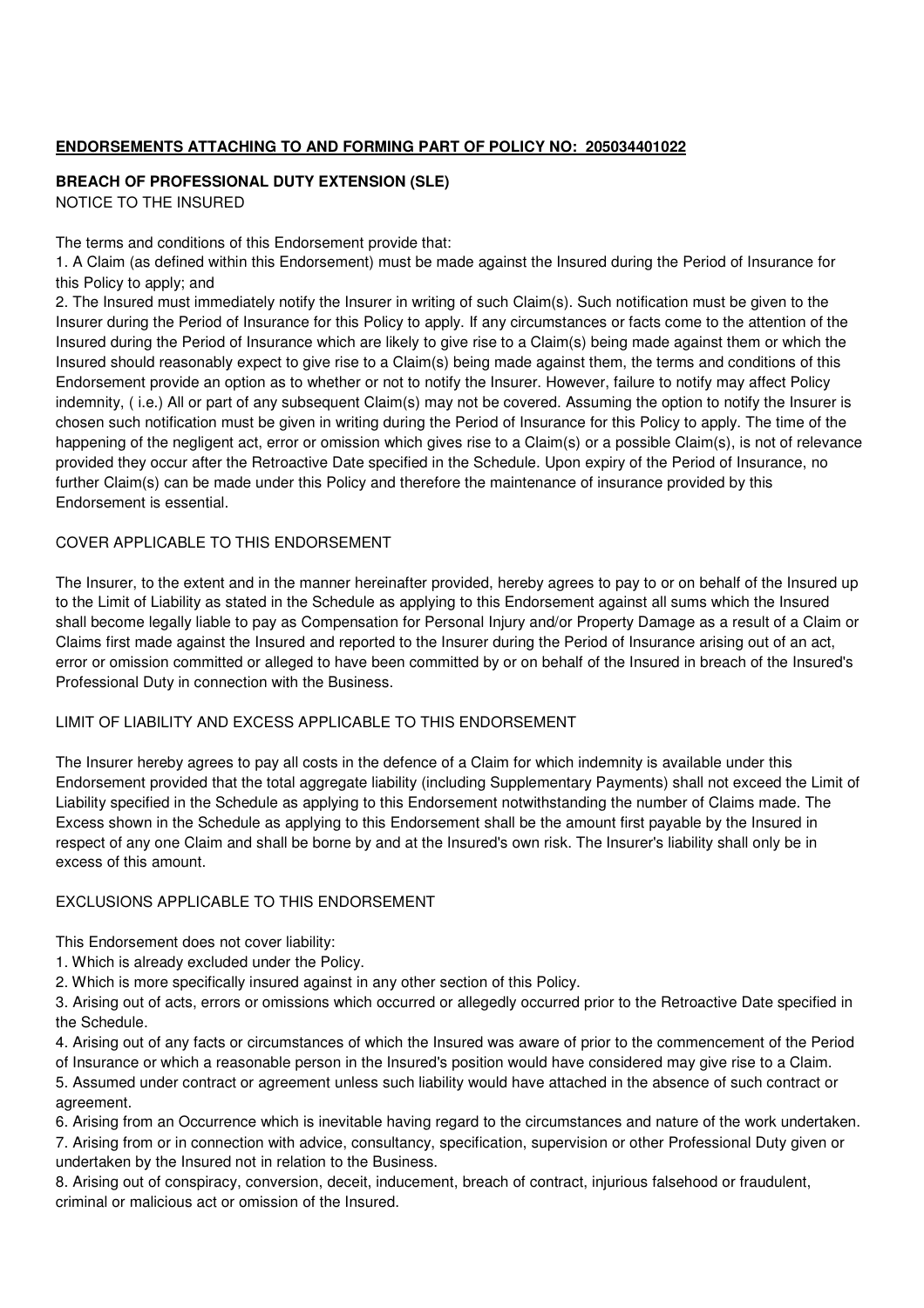9. Arising in North America or in respect of any Claims which would be subject to the jurisdiction of the Courts of North America.

10. Incurred by or caused by a Director or Officer of the Insured whilst acting within the scope of their duties in such capacity.

## DEFINITIONS APPLICABLE TO THIS ENDORSEMENT

#### "Claim" or "Claims" means:

(i) Any writ, statement of claim, summons, application or other originating legal or arbitral process, cross claim, counterclaim or third or similar party notice issue against or serviced upon the Insured or (ii) The receipt by the Insured of any written or verbal notice of demand for compensation made by a third party against them.

"Professional Duty" means the duty owed in a professional capacity by CRL Referees, Accredited Coaches and Trainers

### CONDITIONS APPLICABLE TO THIS ENDORSEMENT

1. The Insured shall, as a condition precedent to their right to be indemnified under this Endorsement give to the Insurer as soon as practicable notice in writing during the Period of Insurance:

(i) of any Claim(s) made against the Insured.

(ii) of the receipt of notice from any person of an intention to make a Claim against the Insured.

2. The Insured shall give to the Insurer, as soon as practicable, notice in writing during the Period of Insurance of any circumstance of which they become aware during the Period of Insurance, likely to give rise to a Claim against them. If, during the Period of Insurance, the Insured becomes aware of any circumstances which might subsequently give rise to a Claim under this Endorsement and elect, during the Period of Insurance, to give written notice to the Insurer of such circumstances, then any such Claim which might subsequently arise out of such circumstances will be deemed to have been made during the Period of Insurance.

#### **MOLESTATION EXTENSION**

This Policy does not cover liability in respect of Personal Injury arising out of or caused by or in connection with the molesting, interfering or assault of any person by:

- the Insured,
- any of the Insured's employees,
- any person acting on behalf of the Insured,
- any person for whom the Insured may be held legally liable.

The Insurer shall have no obligation to defend any action, suit or proceeding against the Insured either directly or vicariously seeking damages for such Personal Injury.

Notwithstanding the above, the Insurer will extend this policy to indemnify the Insured as defined under Policy definitions 10 (i), (ii) & (iii) in respect of their vicarious legal liability arising out of or caused by or in connection with the molesting, interfering or assault of any person but only in respect of Claims made during the Period of Insurance and where such molesting, interfering or assault occurs after the retroactive date of this Endorsement.

#### NOTICE TO THE INSURED

The terms and conditions of this Endorsement provide that:

1. A Claim (as defined within this Endorsement) must be made against the Insured during the Period of Insurance for this Policy to apply; and

2. The Insured must immediately notify the Insurer in writing of such Claim(s). Such notification must be given to the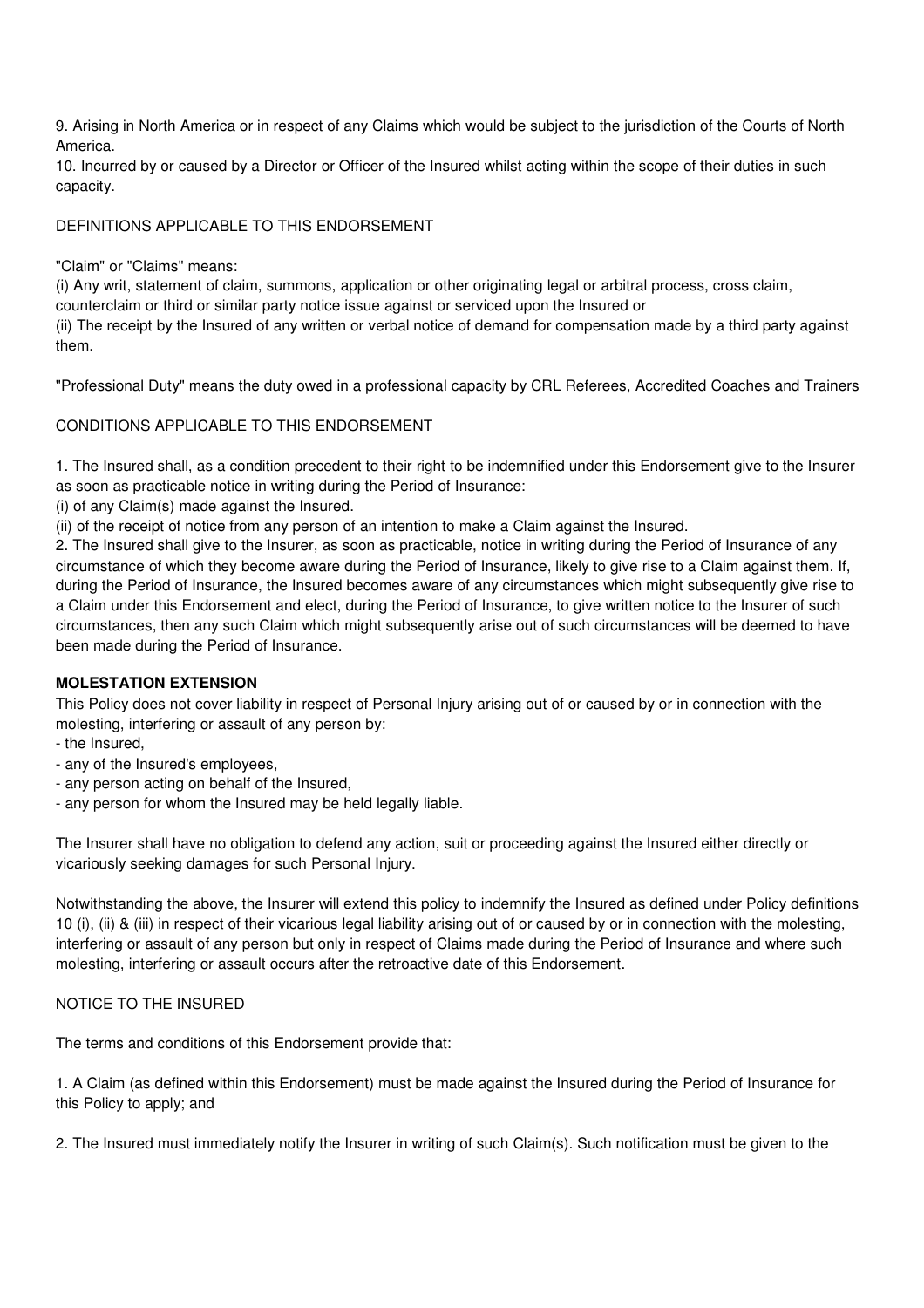Insurer during the Period of Insurance for this Policy to apply.

If any circumstances or facts come to the attention of the Insured during the Period of Insurance which are likely to give rise to a Claim(s) being made against them or which the Insured should reasonably expect to give rise to a Claim(s) being made against them, the terms and conditions of this Endorsement provide an option as to whether or not to notify the Insurer.

However, failure to notify may affect Policy indemnity, (i.e.) All or part of any subsequent Claim(s) may not be covered. Assuming the option to notify the Insurer is chosen such notification must be given in writing during the Period of Insurance for this Policy to apply. The time of the happening of the molestation, interference or assault which gives rise to a Claim(s) or a possible Claim(s), is not of relevance provided they occur after the Retroactive Date of this Endorsement.

### DEFINITIONS APPLICABLE TO THIS ENDORSEMENT

For the purpose of this Endorsement Claim or Claims means:

(i) any writ, statement of claim, summons, application or other originating legal or arbitral process, cross claim, counterclaim or third or similar party notice issue against or serviced upon the Insured or, (ii) the receipt by the Insured of any written or verbal notice of demand for Compensation made by a third party against them, notwithstanding the number of occurrences or incidents alleged to have taken place.

The Insured means the Insured as defined under Policy definitions 10 (i), (ii) & (iii) only.

### COVER APPLICABLE TO THIS ENDORSEMENT

The Insurer, to the extent and in the manner hereinafter provided, hereby agrees to pay to or on behalf of the Insured up to the Limit of Liability as stated in this Endorsement against all sums which the Insured, shall become vicariously legally liable to pay as Compensation as a result of a Claim or Claims first made against the Insured and reported to the Insurer during the Period of Insurance arising out of any molestation, interference or assault committed or alleged to have been committed by the Insured, or another party for which the Insured may be legally liable, in connection with the Business.

#### LIMIT OF LIABILITY AND EXCESS APPLICABLE TO THIS ENDORSEMENT

The Insurer hereby agrees to pay all costs in the defence of a Claim (including Supplementary Payments) for which indemnity is available under this Endorsement provided that the total aggregate liability (including Supplementary Payments) shall not exceed \$1,000,000 any one Claim & in the aggregate during any one Period of Insurance, notwithstanding the number of Claims made.

An Excess of \$500 each and every Claim (including Supplementary Payments) shall be the amount first payable by the Insured and shall be borne by and at the Insured's own risk. The Insurer's liability shall only be in excess of this amount.

# EXCLUSIONS APPLICABLE TO THIS ENDORSEMENT

This Endorsement does not cover liability:

(i) arising out of molestation, interference or assault which occurred or allegedly occurred prior to the Retroactive Date, (ii) arising out of any facts or circumstances of which the Insured was aware of prior to the commencement of the Period of Insurance or which a reasonable person in the Insured's position would have considered may give rise to a Claim, (iii) assumed under contract or agreement unless such liability would have attached in the absence of such contract or agreement,

(iv) not in relation to the Business,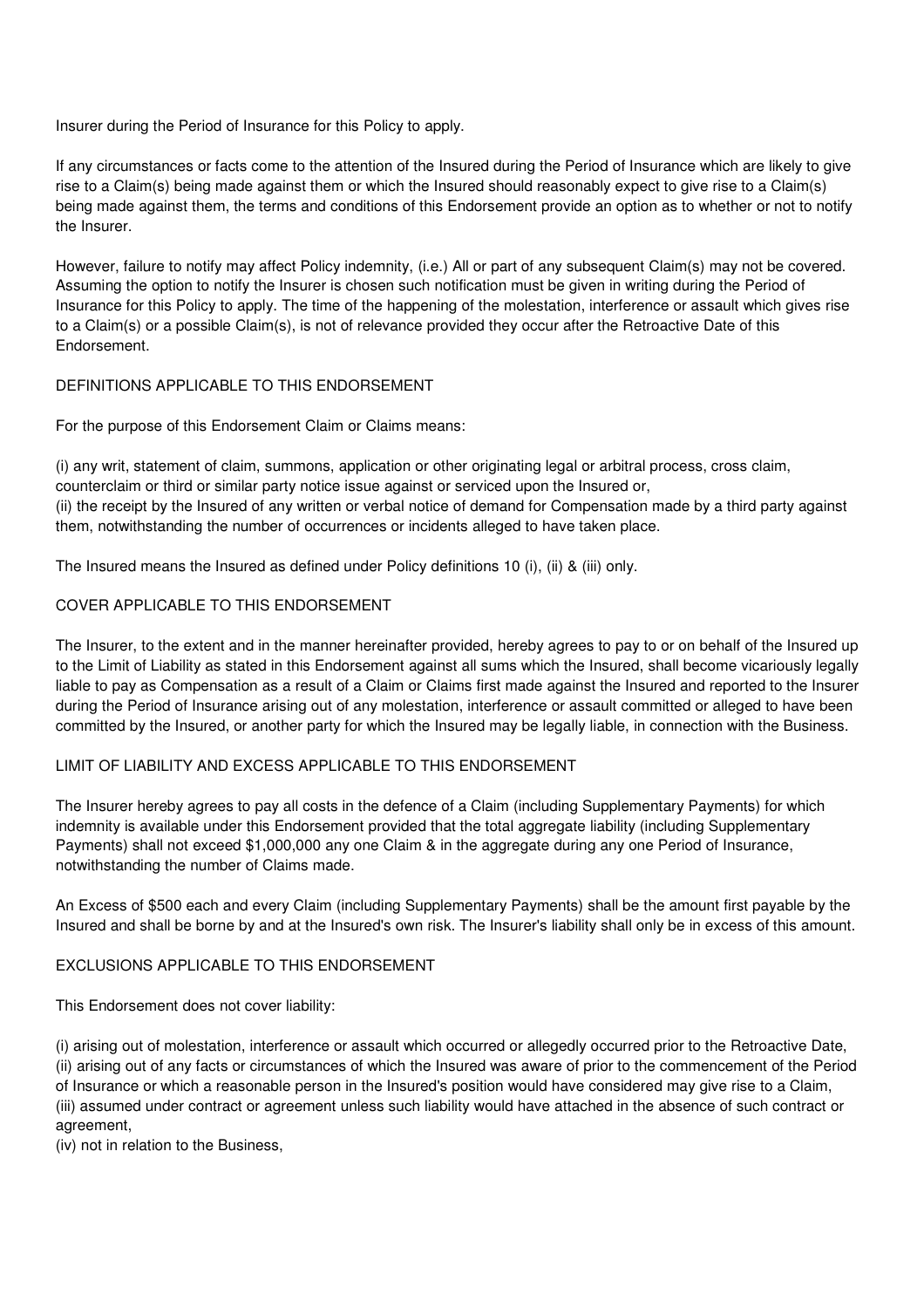(v) arising in North America or in respect of any Claims which would be subject to the jurisdiction of the Courts of North America.

The Insurer will not indemnify any individual convicted of any criminal act in respect of any civil suit or action or Claim arising in connection with such criminal act.

#### CONDITIONS APPLICABLE TO THIS ENDORSEMENT

1. The Insured shall, as a condition precedent to their right to be indemnified under this Endorsement give to the Insurer as soon as practicable notice in writing during the Period of Insurance:

(i) of any Claim(s) made against the Insured,

(ii) of the receipt of notice from any person of an intention to make a Claim against the Insured.

2. The Insured shall give to the Insurer, as soon as practicable, notice in writing during the Period of Insurance of any circumstance of which they become aware during the Period of Insurance, likely to give rise to a Claim against them. If, during the Period of Insurance, the Insured becomes aware of any circumstances which might subsequently give rise to a Claim under this Endorsement and elect, during the Period of Insurance, to give written notice to the Insurer of such circumstances, then any such Claim which might subsequently arise out of such circumstances will be deemed to have been made during the Period of Insurance.

Retro Active Date 31st December 2014

**Stamped & Dated:** 14 November 2016



for and on behalf of SLE Worldwide Australia Pty Limited ABN 15 066 698 575 AFSL 237268 PO Box H308 Australia Square NSW 1215 Phone: +61 2 9249 4850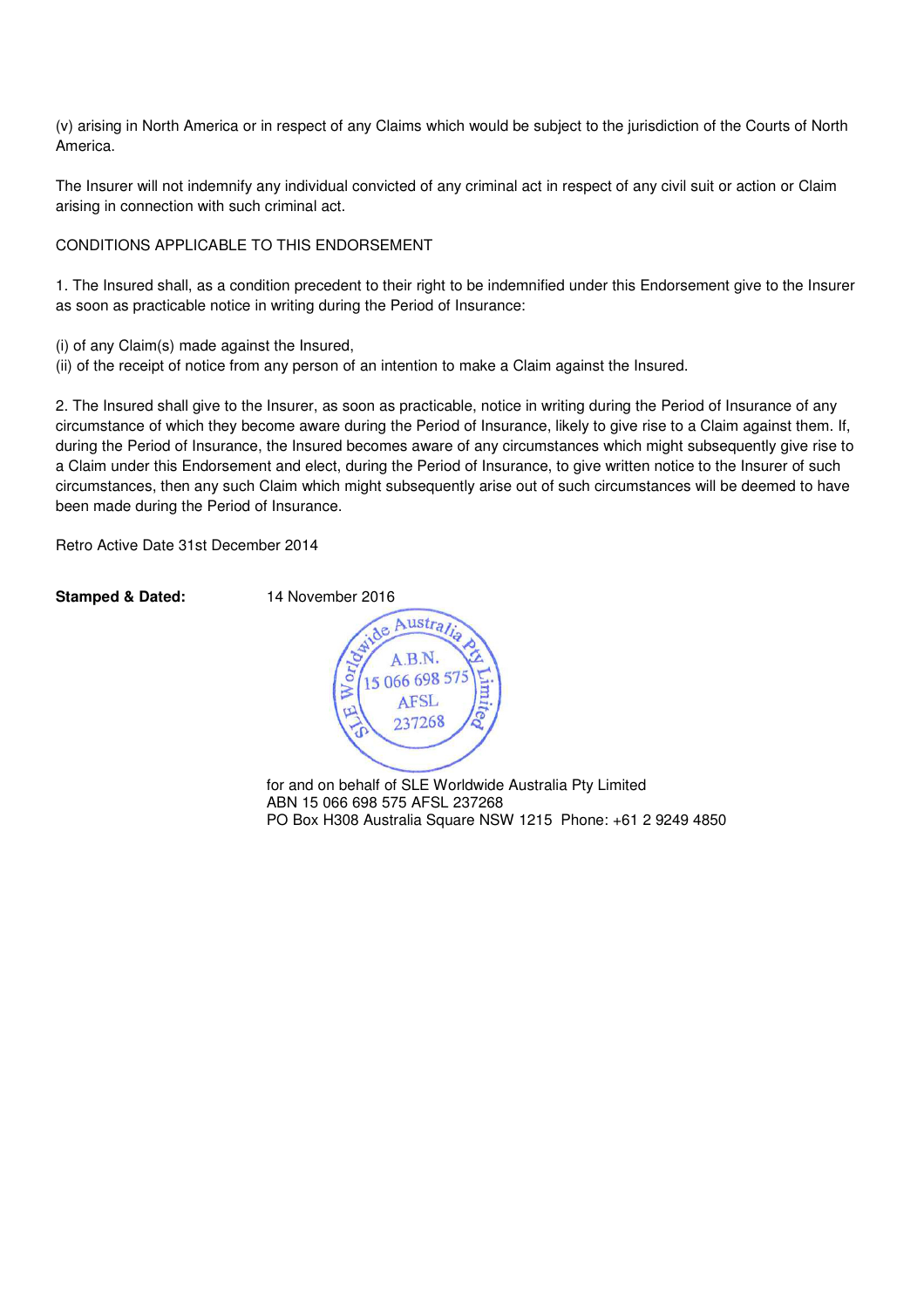

#### SLE Worldwide Australia Pty Limited A.B.N. 15 066 698 575 AFSL 237268

Level 11, 56 Clarence Street SYDNEY NSW 2000 Telephone 61 (2) 9249 4850 Facsimile 61 (2) 9249 4840 Website: www.sleaustralia.com.au

| Certificate of Currency     |                                                                                                                                                                                                                                                                            |  |
|-----------------------------|----------------------------------------------------------------------------------------------------------------------------------------------------------------------------------------------------------------------------------------------------------------------------|--|
|                             |                                                                                                                                                                                                                                                                            |  |
| <b>Type of Cover:</b>       | <b>Broadform Liability</b>                                                                                                                                                                                                                                                 |  |
| The Insured:                | Country Rugby League of NSW Inc.                                                                                                                                                                                                                                           |  |
| <b>Period Of Insurance:</b> | 31 December 2016 To 4:00pm on 31 December 2017                                                                                                                                                                                                                             |  |
| The Business:               | Administrators and organisers of rugby league in rural NSW                                                                                                                                                                                                                 |  |
|                             |                                                                                                                                                                                                                                                                            |  |
| <b>Limits of Liability:</b> | <b>Public Liability</b>                                                                                                                                                                                                                                                    |  |
|                             | \$50,000,000 any one Occurrence                                                                                                                                                                                                                                            |  |
|                             | <b>Products Liability</b><br>\$50,000,000 any one Period of Insurance                                                                                                                                                                                                      |  |
|                             |                                                                                                                                                                                                                                                                            |  |
|                             | Care, Custody & Control \$20,000 any one occurrence                                                                                                                                                                                                                        |  |
|                             | Professional Liability \$5,000,000 limited in the aggregates<br>Molestation \$1,000,000 limited in the aggregates                                                                                                                                                          |  |
| Excess:                     |                                                                                                                                                                                                                                                                            |  |
|                             | Standard excess \$500 each and every Occurrence<br>Professional Liability \$500 each and every Claim                                                                                                                                                                       |  |
|                             | Molestation \$500 each and every Claim                                                                                                                                                                                                                                     |  |
|                             |                                                                                                                                                                                                                                                                            |  |
|                             |                                                                                                                                                                                                                                                                            |  |
| Insurer:                    | Underwritten for certain underwriters at Lloyd's of London & Chubb Insurance Australia<br>Limited by their agent SLE Worldwide Australia Pty Ltd. under binding authorities<br>B0572NA16SL03 & 001-2016 respectively.                                                      |  |
|                             | \$20,000,000 x \$5,000,000 is 100% underwritten for Chubb Insurance Australia Limited by<br>their agent SLE Worldwide Australia Pty Limited under binding authority 001-2016.<br>\$25,000,000 x \$25,000,000 is 100% underwritten for Chubb Insurance Australia Limited by |  |